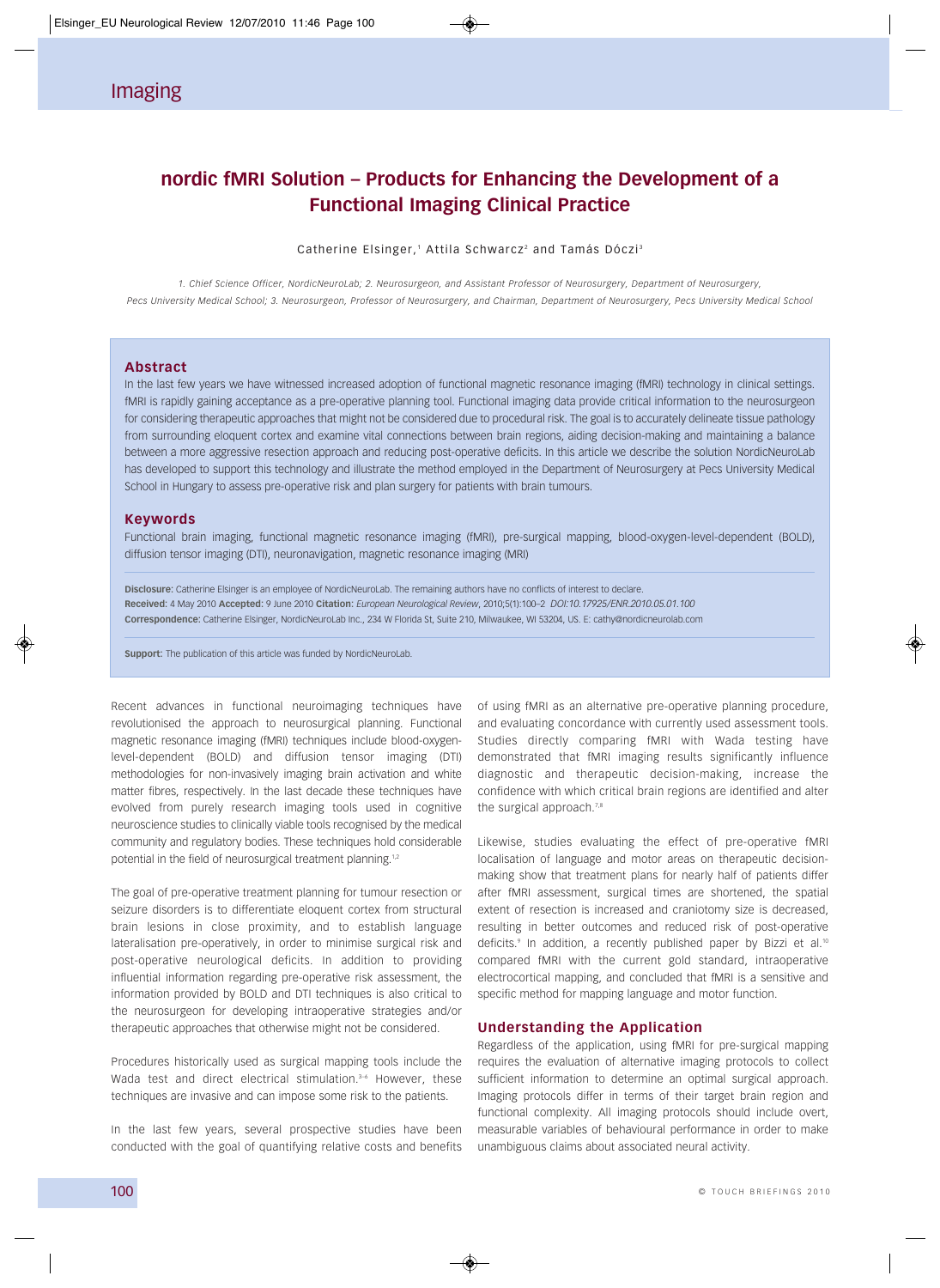During the early years of BOLD imaging, both in research and in the development of clinical applications, software for stimulus delivery and analysis of BOLD imaging data was developed by and for researchers and was often available as freeware. Solutions on the hardware side – for stimulus presentation (auditory or visual), response collection and synchronisation of stimulus delivery and image acquisition – were not provided by one vendor, but were often developed in-house. Multidisciplinary teams of researchers (biophysicist, neuropsychologist, research assistant, statistician, etc.) were required to integrate and implement solutions largely based on the availability of components from multiple vendors and the experience of the scientists. No US Food and Drug Administration (FDA)-approved, CE-marked, commercially available fMRI system existed that could be implemented solely by the MR technologist in the clinical setting. Fortunately, this situation has changed.

### **nordic fMRI Solution**

NordicNeuroLab's functional imaging solutions have been designed with the end user in mind, and the technology and solutions have continued to evolve with the needs of our customers, who span leading research institutions, medical centres, outpatient imaging centres and MRI system manufacturers. An important aspect of producing high-quality fMRI results involves standardisation of the activities performed by the MR technologist. NordicNeuroLab maintains a strong belief that the adoption of fMRI as a clinical diagnostic procedure critically hinges on the availability of easy-touse tools that promise to yield reliable, repeatable results for the radiologist, treating clinician and neurosurgeon. The ability to streamline the fMRI examination procedure and seamlessly integrate the technology into radiology department workflow is a necessity. This need motivated NordicNeuroLab/NordicImagingLab to develop the nordic fMRI Solution, the only in-house-developed hardware/software solution for simplifying and standardising clinical fMRI exams.

nordicAktiva is the software that provides stimulus presentation and workflow guidance to facilitate the evaluation and comparability of results across exams. The intuitive, instructional interface directs the user through the process of selecting and presenting instructions and stimuli to the patient. The interface comes with a library of ready-touse clinical paradigms. This capability is then interfaced with the MR scanner for immediate synchronisation with image acquisition.

Our fMRI hardware is the second component of the nordic fMRI Solution (see *Figure 1*). Nordic's MR-compatible hardware provides audio-visual stimulus presentation, image synchronisation and response collection capabilities that simplify the complex operations associated with performing fMRI exams. This fully integrated hardware solution provides much flexibility as it is compatible with MR scanners from all major vendors.

nordicICE, and now our new clinical software nordicBrainEx, optimise overall workflow and minimise processing times while incorporating advanced features such as enhanced 2D/3D visualisation of BOLD and DTI tractography, advanced region of interest capabilities and time-course evaluation, easier export of images to picture archiving and communications systems (PACS) and neuronavigation systems and an automated clinical report capability for generating customised reports.

**Figure 1: The NordicNeuroLab Hardware System in a Magnetic Resonance Imaging Scanner**



#### **Figure 2: Surgical Planning**





*Top: Functional magnetic resonance imaging (fMRI) combined structural images are shown: a pre-operative image together with diffusion tensor imaging (DTI) tractography (left) and a post-operative control image (right). The Wernicke's area is located next to the tumour. The image on the right shows the preserved activation in the Wernicke's area after surgery. Tumour removal appears to be complete based on the structural image. Bottom: Blood-oxygen-level-dependent (BOLD) and DTI data imported into the neuronavigation system allow intraoperative navigation (Medtronic, StealthStation).*